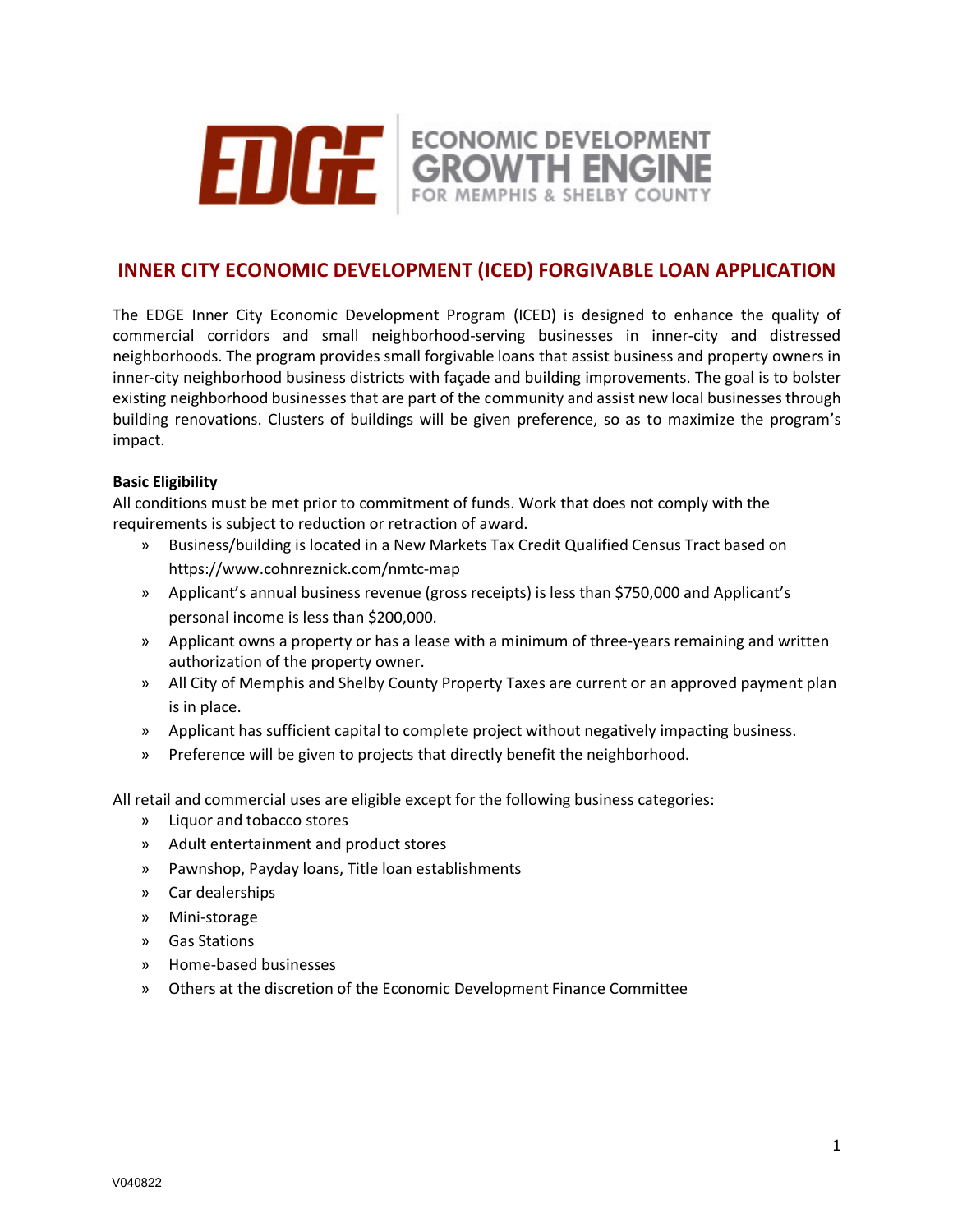#### **Program Provisions**

- » The EDGE Economic Development Finance Committee may approve ICEDLoans up to \$25,000 for eligible project costs (contingentonfunds)for applicants able to provide a match of one dollar (\$1) for every two dollars (\$2) of ICED funds. (*For example, a project totaling \$12,000 would require anApplicantinvestment of \$4,000 which would leverage an additional \$8,000 in ICED Programfunds.)* Proof of ability to match funds must be provided. EDGE will require any cash match committed to a project be invested before any ICED funds are disbursed.
- » To apply, the Applicant mustfirst meet with EDGE staff to discuss the project and review program requirements.
- » To provide more comprehensive assistance to eligible businesses, EDGE is partnering with the Tennessee Small [Business Development Center at Southwest Tennessee Community College](https://www.tsbdc.org/swtcc/) [\(TSBDC\)](https://www.tsbdc.org/swtcc/) which will provide assistance in completing the ICEDLoan application and work with the business to identify resources and business survival and recovery strategies. Businesses must registerfor advising and receive an initial assessmentfrom the TSBDC toapply. (EDGE may accept verification of comparable business assessment and counseling from The City of Memphis Office of Diversity & Compliance, Communities Unlimited, Epicenter or another recognized small business assistance agency.)
- » If necessary, anarchitectretainedby EDGE will workwiththeApplicantto prepare elevation and budget estimates for presentation to the EDGE Finance Committee as part of the application process.
- » The intention of the ICED program isthatfunds be used for improving the building façade and/or streetscape (e.g.: storefronts, gutters and downspouts, cornices, exterior lighting, canopies, awnings, and masonry cleaning). EDGE will also consider interior improvements, building expansions, and landscape improvements under certain circumstances. ICEDfunds may be used to address structural issues with a building. ICED funds may not be used to correct property damaged by collision or acts of nature or occurrences, if covered by insurance.
- » Applicant is required to submit a sealed engineering reportstating that the building is structurally sound (or what must be done to make the building structurally sound if required by the EDGE Architect.) The cost of the sealed engineering reportis an eligible expense for the matching grant.
- » Applicant is required to submit a letter of support from the nearest Community Development Corporation (CDC). In the eventa CDC is not present, a letter of support from an area merchant's association, neighborhood stakeholder, or BLDG Memphis is acceptable.
- » Complete application must be signed by the Applicant and submitted along with a nonrefundable \$100.00 application fee to EDGE for reviewby staff and approval by the EDGE Finance Committee.
- » The Applicant mustsubmit project plans and constructioncost estimates to EDGE staff. The Applicant must obtain all necessary permits. All contracts will be between the Applicant and contractor(s) selected. The cost of permits is an eligible expense for the matching grant. Any changes made to approved plans exceeding \$500.00 requires prior approval from EDGE staff.
- » The Applicant must begin construction or renovation work on improvements of the agreed upon project and close on the loan within 120 days of approval of the completed application by the EDGE Finance Committee. If the Applicant is not able to close the loan within 120 days, the Applicant must seek approval from the Finance Committee to extend the benefit.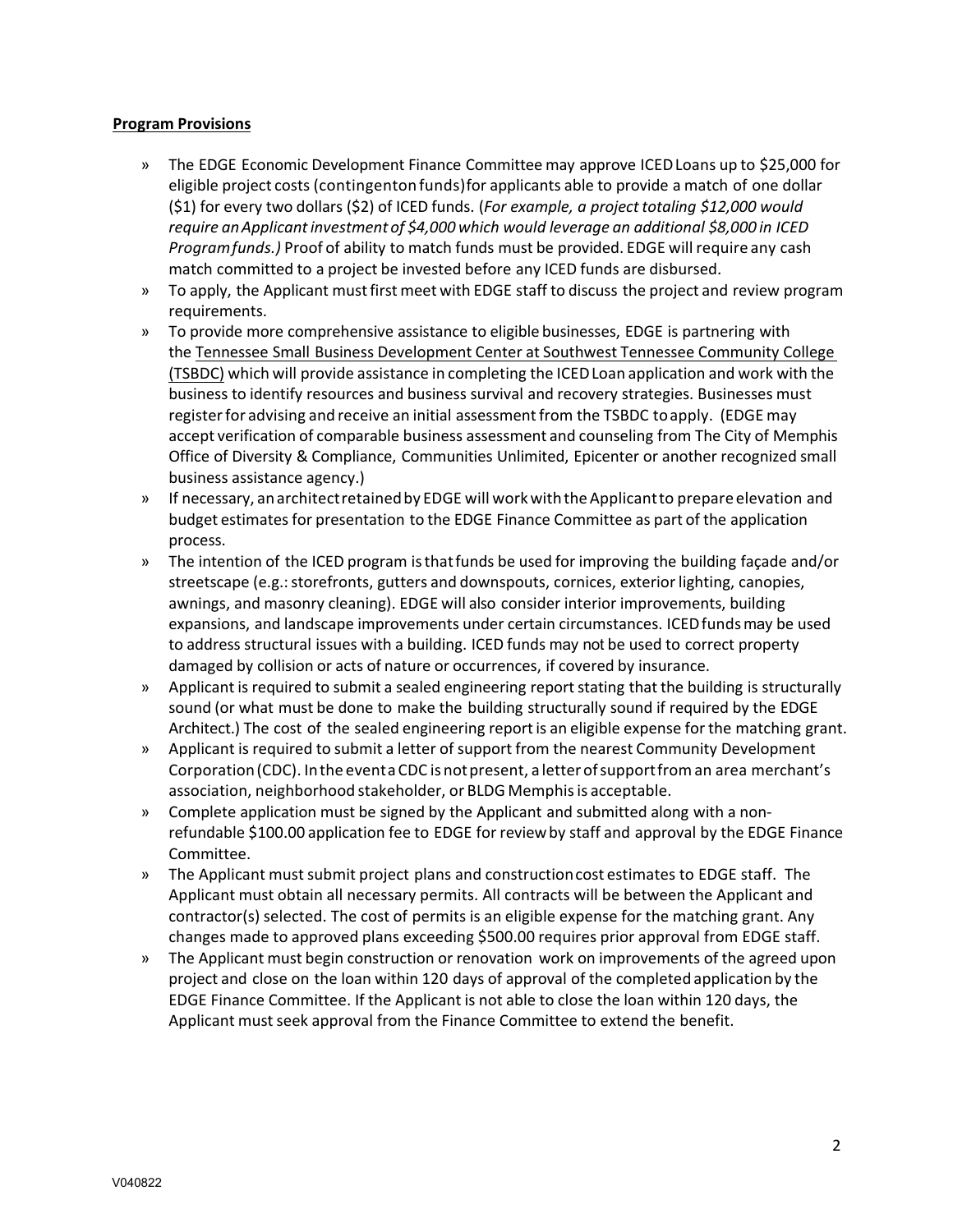- » All work must comply with city, state and federal regulationsandcodes.Applicantswill be responsible for obtaining necessary regulatory approvals, including those of the Landmarks Commissionwhere applicable, Construction Code Enforcement building permits, Shelby County Health Department Permits and any other necessary permits.
- » Applicant may submit up to four (4) draw requests as work continues. Prior to disbursing any funds, each draw request will be reviewed to ensure the work completed prior to the draw request complies with the plans and letter of commitment. Fourth and final draw will be held until completion of the project, issuance of Certificate of Occupancy and final inspection by EDGE architect.

#### **Application Process**

The following outlines the typical process for an Applicant of this program from application through funding of building improvements.

- 1. Determine if Applicant's business is located in a New Markets Tax Credit Zone.
- 2. EDGE staff holds a Pre Submittal Meeting with potential Applicant to discuss ICED program, business and improvement plans.
- 3. Potential Applicant meets with EDGE staff and EDGE architect to review building and desired improvements and walk through for Structural Engineering Report.
- 4. Eligible Applicant completes, signs, and submits ICED Program Application along with \$100 nonrefundable application fee and required documentation including bid estimates.
- 5. EDGE architect submits proposed plans to Applicant and EDGE staff.
- 6. Application is presented to EDGE Finance Committee for approval. The Applicant or representative of the application must be present. The Finance Committee may ask the Applicant to make brief remarks regarding the project at which time the board may ask questions of EDGE staff and Applicants before making a decision. If approved, closing date is scheduled with Applicant who will meet with EDGE Attorneys to finalize closing documents and receive an agreed upon loan disbursement schedule.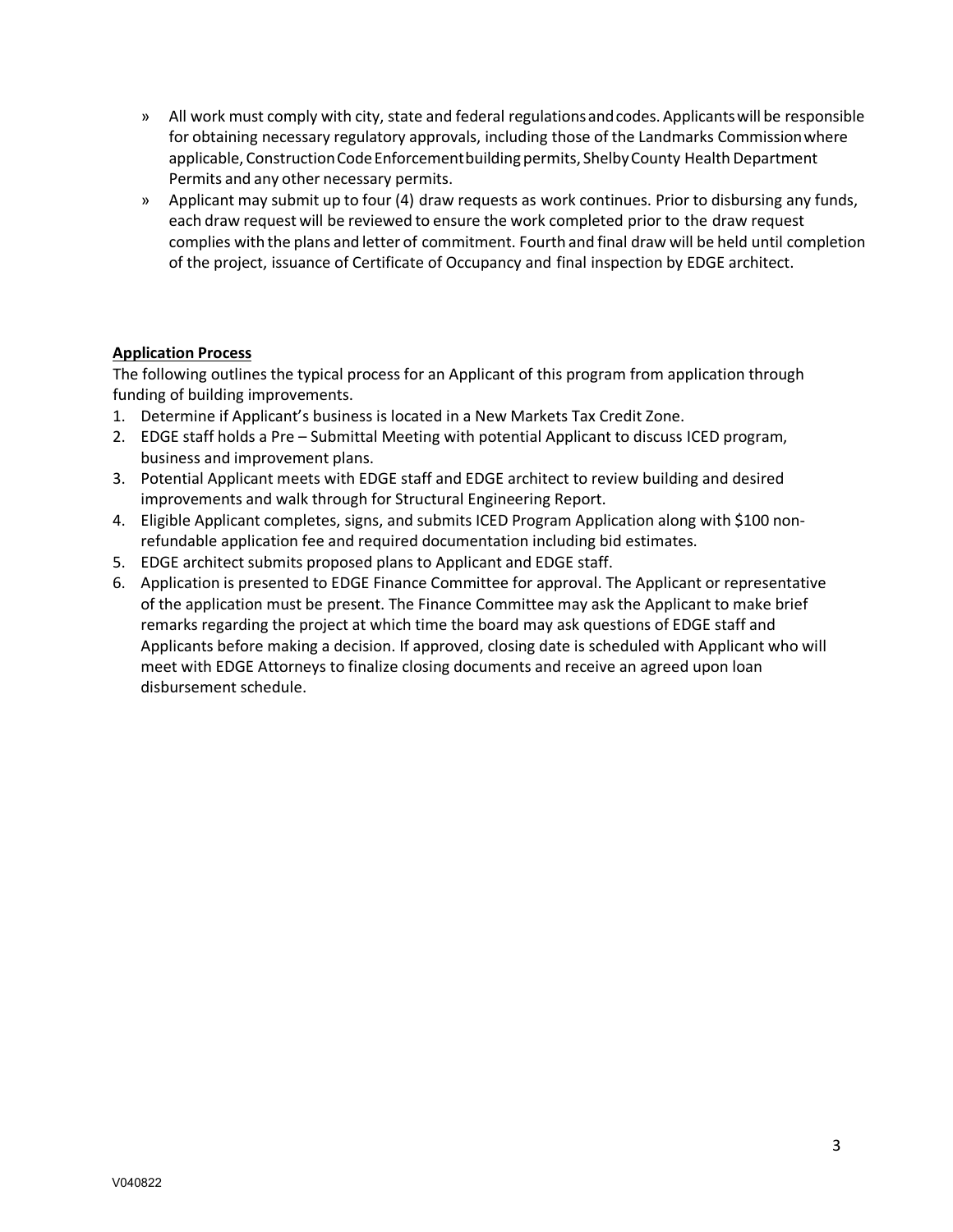

### **APPLICANT INFORMATION**

**Please note:** It is important to complete the entire application; incomplete forms will not be considered for review until all requested materials are submitted.

|                                                                                                                                                                                                                                      | Referred By: ____________________     |
|--------------------------------------------------------------------------------------------------------------------------------------------------------------------------------------------------------------------------------------|---------------------------------------|
| <b>Business Address: Universe and Address Address Address Address Address Address Address Address Address Address Address Address Address Address Address Address Address Address Address Address Address Address Address Addres</b> |                                       |
|                                                                                                                                                                                                                                      |                                       |
|                                                                                                                                                                                                                                      |                                       |
|                                                                                                                                                                                                                                      |                                       |
| <b>Years Owned:</b> ______________________________                                                                                                                                                                                   |                                       |
| Number of employees: ___________                                                                                                                                                                                                     |                                       |
| Legal Type: C-Corp   S-Corp   LLC   Partnership   LLP   Proprietorship                                                                                                                                                               |                                       |
| Individual $\Box$ Non - Profit $\Box$                                                                                                                                                                                                |                                       |
| Date Established: _________________                                                                                                                                                                                                  |                                       |
| Building Owner:     Tenant:                                                                                                                                                                                                          | If Tenant, Term of Lease: _______     |
|                                                                                                                                                                                                                                      | (Attach copy of lease to application) |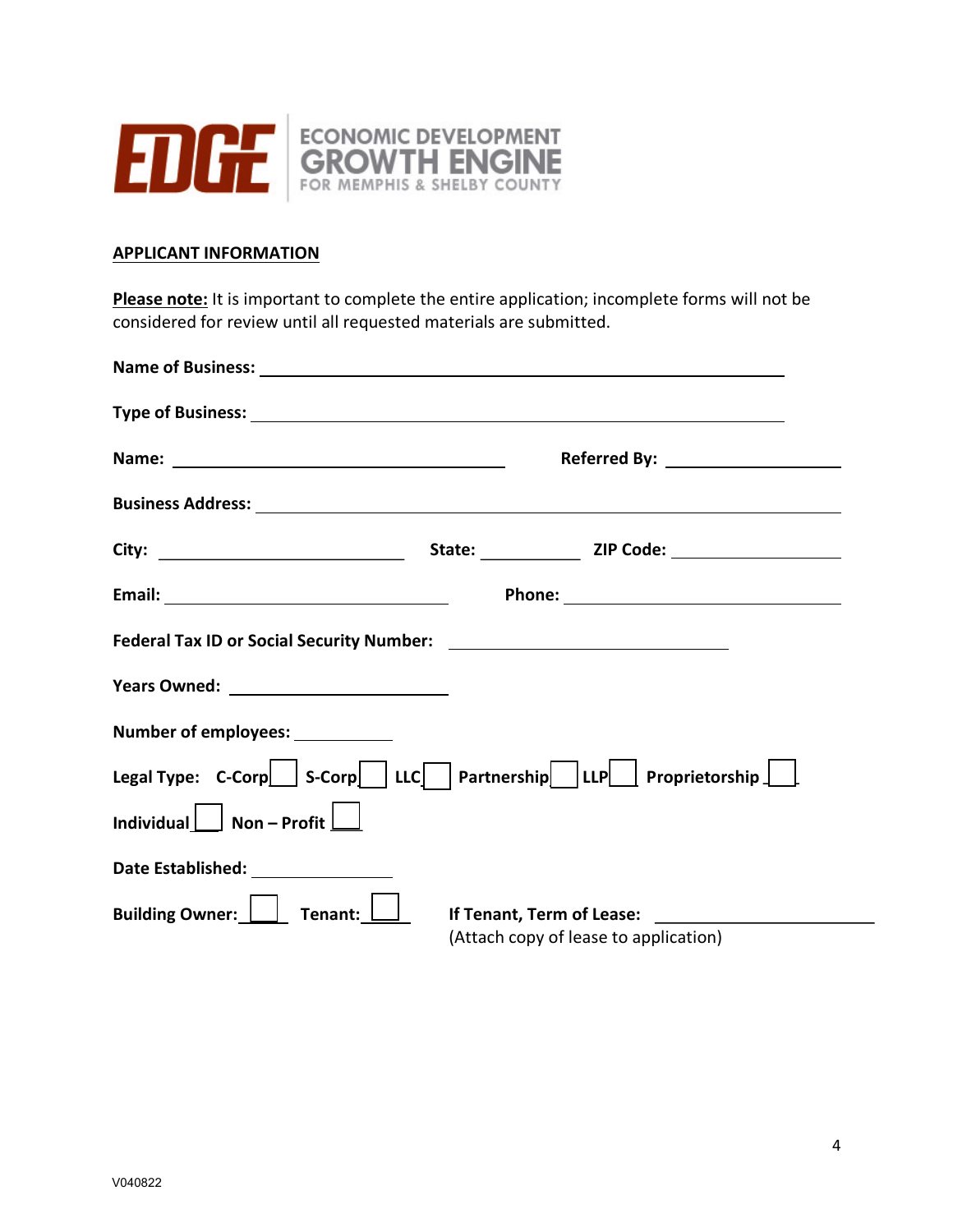**List all owners, officers, directors and general partners of the business and stockholders or limited partners owning 20 percent or more of the Applicant's business. All persons or corporations with an ownership interest of 20 percent or more will be considered a co-Applicant and must agree to the terms of the agreement. Attach additional sheet, if necessary.**

| Name: Name and the second state of the second state of the second state of the second state of the second state of the second state of the second state of the second state of the second state of the second state of the sec |                                                                                                                                                                                                                                      |      |  |  |  |
|--------------------------------------------------------------------------------------------------------------------------------------------------------------------------------------------------------------------------------|--------------------------------------------------------------------------------------------------------------------------------------------------------------------------------------------------------------------------------------|------|--|--|--|
|                                                                                                                                                                                                                                |                                                                                                                                                                                                                                      |      |  |  |  |
|                                                                                                                                                                                                                                |                                                                                                                                                                                                                                      |      |  |  |  |
|                                                                                                                                                                                                                                |                                                                                                                                                                                                                                      |      |  |  |  |
|                                                                                                                                                                                                                                |                                                                                                                                                                                                                                      |      |  |  |  |
|                                                                                                                                                                                                                                |                                                                                                                                                                                                                                      |      |  |  |  |
| If owner, do/will you also occupy the project space?                                                                                                                                                                           |                                                                                                                                                                                                                                      |      |  |  |  |
| $\begin{array}{c} \begin{array}{c} \end{array} \end{array}$<br>$Yes_$<br>$\mathsf{No} \perp$                                                                                                                                   |                                                                                                                                                                                                                                      |      |  |  |  |
| <b>BUILDING OWNER, IF NOT APPLICANT</b>                                                                                                                                                                                        |                                                                                                                                                                                                                                      |      |  |  |  |
|                                                                                                                                                                                                                                |                                                                                                                                                                                                                                      |      |  |  |  |
|                                                                                                                                                                                                                                |                                                                                                                                                                                                                                      |      |  |  |  |
|                                                                                                                                                                                                                                |                                                                                                                                                                                                                                      |      |  |  |  |
|                                                                                                                                                                                                                                |                                                                                                                                                                                                                                      |      |  |  |  |
|                                                                                                                                                                                                                                | Phone: <u>with the contract of the contract of the contract of the contract of the contract of the contract of the contract of the contract of the contract of the contract of the contract of the contract of the contract of t</u> |      |  |  |  |
| Owner's Signature (if not Applicant) - Indicating Approval of Proposed Improvements, If<br><b>Applicable</b>                                                                                                                   |                                                                                                                                                                                                                                      |      |  |  |  |
| <b>Name</b>                                                                                                                                                                                                                    |                                                                                                                                                                                                                                      | Date |  |  |  |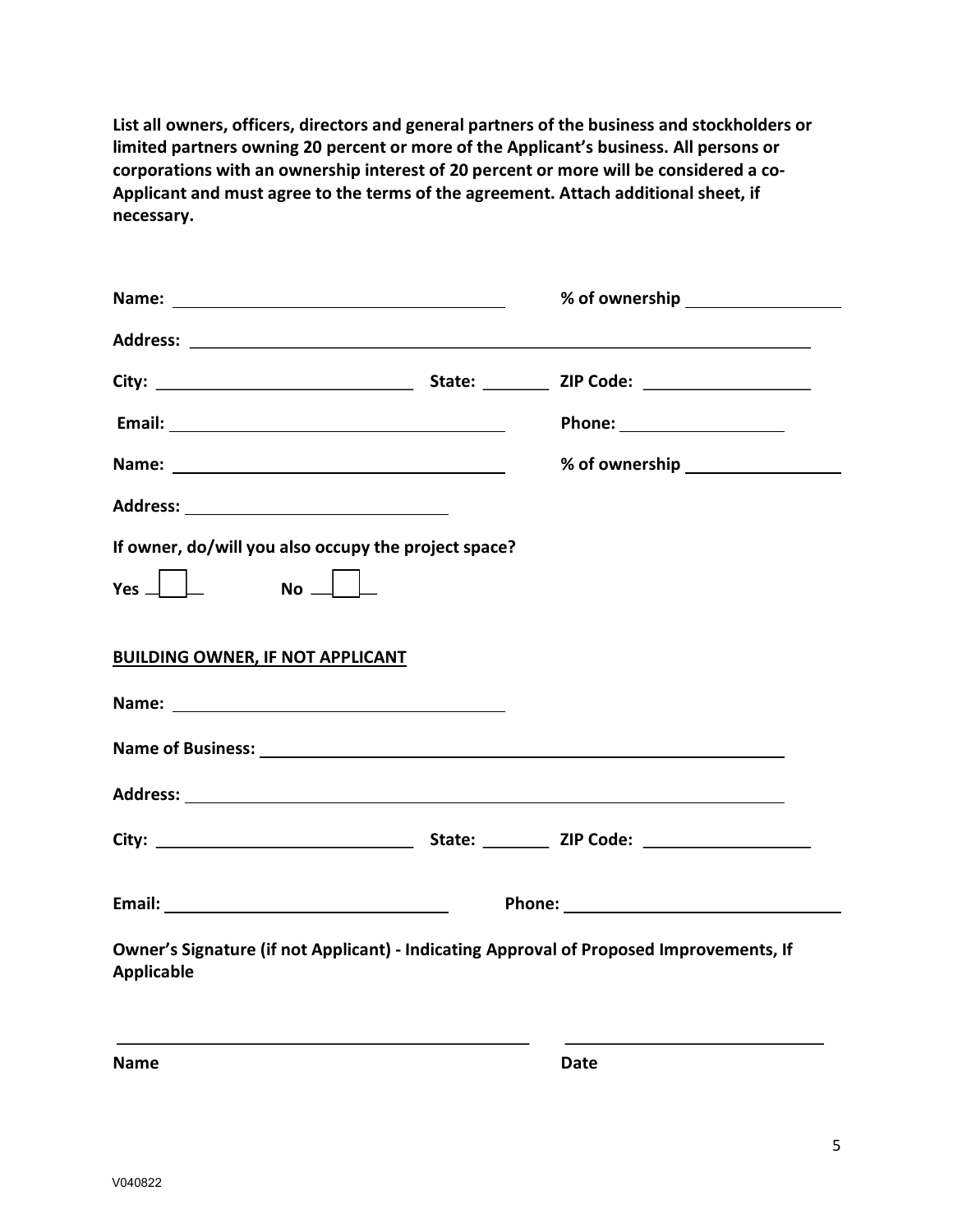## **PROJECT INFORMATION** (Please check all that apply)

#### **Leased or Purchased Project Address:**

| <b>City: City: City: City:</b>  | State: the state of the state of the state of the state of the state of the state of the state of the state of the state of the state of the state of the state of the state of the state of the state of the state of the sta | <b>ZIP Code: Example 2</b>                                                                  |
|---------------------------------|--------------------------------------------------------------------------------------------------------------------------------------------------------------------------------------------------------------------------------|---------------------------------------------------------------------------------------------|
|                                 |                                                                                                                                                                                                                                | Facade: $\Box$ Interior Tenant Improvements: $\Box$ Streetscape: Building Expansion: $\Box$ |
| Mechanical Systems<br>HVAC Roof |                                                                                                                                                                                                                                |                                                                                             |

**Short description of the proposed use of funds** (If additional space is needed please attach an addendum to this form)**:** 

| Total square feet in building where project is located: | <b>Number of floors:</b> |
|---------------------------------------------------------|--------------------------|
|                                                         |                          |

**Number of tenant spaces in building where project is located:** 

**List of current tenants:** 

**Year building was built:** 

**If project does not include the entire building, square footage of project space:**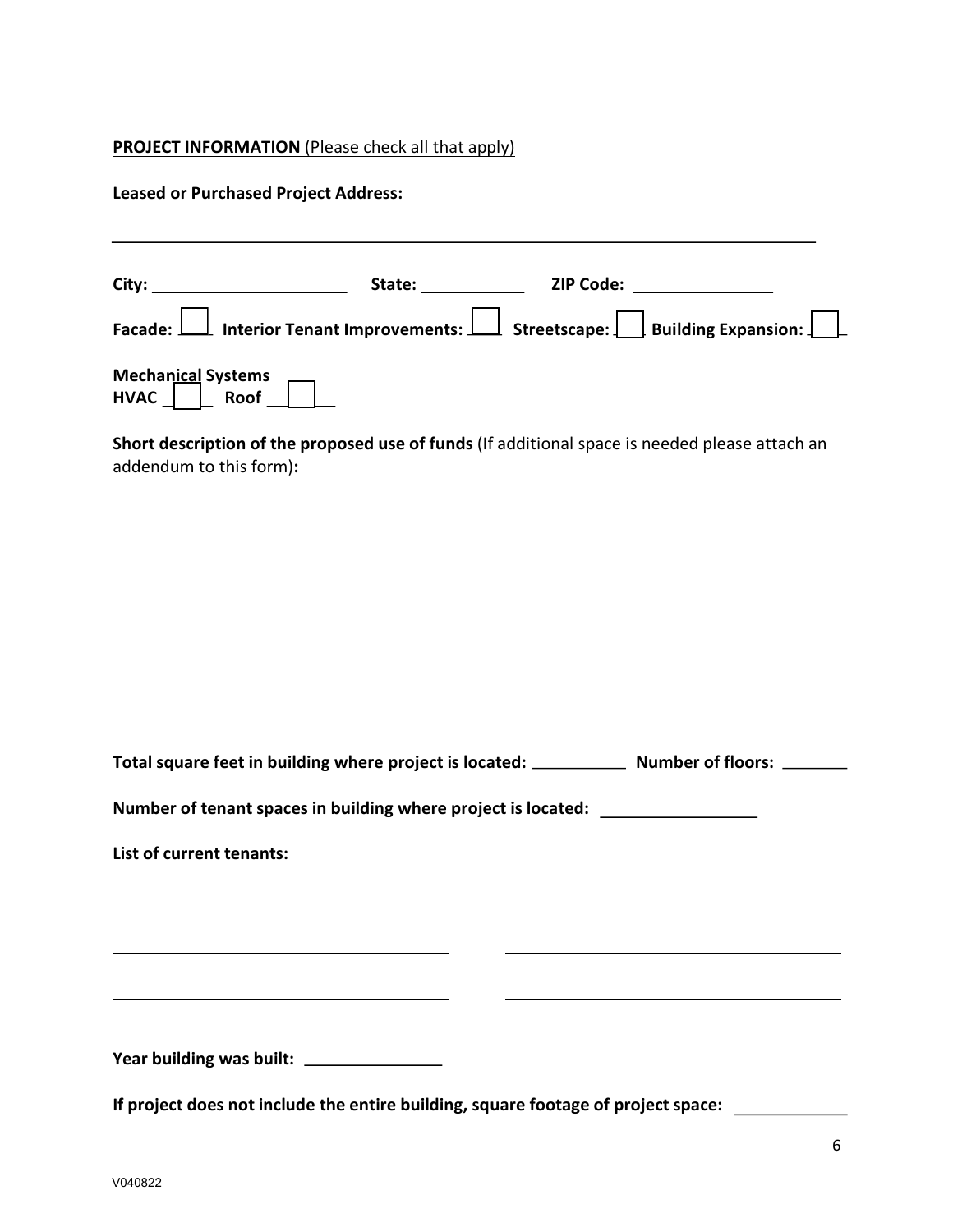**Describe your business, customers, market area, target market, market competitors, projected sales revenue (or % growth) and how potential receipt of this forgivable loan will benefit the community** (If additional space is needed please attach an addendum to this form)**:**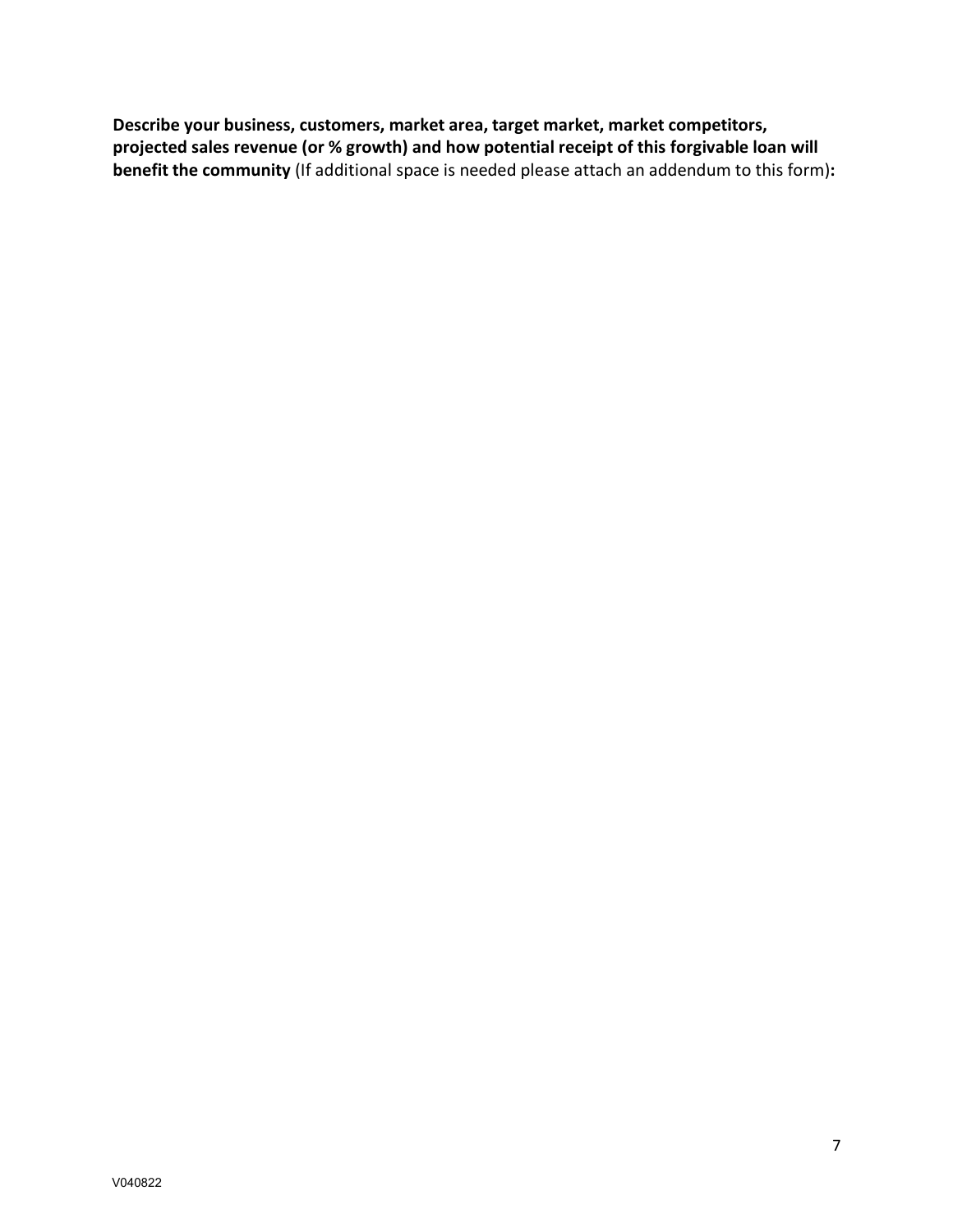**BUILDING IMPROVEMENT PLAN (**To be completed in conjunction with EDGE architect) Attach elevation and other drawings; detailed budget

| <b>Proposed Work Plan</b>            | \$ Estimated Cost |
|--------------------------------------|-------------------|
| Façade Improvements                  | \$                |
| Structural, Roof and HVAC            | \$                |
| <b>Building Expansion</b>            | Ś                 |
| <b>Building Interior Renovation</b>  | \$                |
| Furniture, Fixtures & Equipment      | \$                |
| Landscape & Streetscape Improvements | \$                |
| Other                                | \$                |
| <b>Soft Costs</b>                    | \$                |
| Contingency (<br>%)                  | ς                 |
| <b>TOTAL</b>                         | \$                |

### **PROPOSED SOURCES OF PROJECT FUNDING**

| <b>Source of Funds</b> | \$ Amount |
|------------------------|-----------|
| <b>Applicant Cash</b>  | \$        |
|                        |           |
| <b>ICED Request</b>    | \$        |
| Other - Specify        | \$        |
| Other - Specify        | \$        |
| Other - Specify        | \$        |
| <b>TOTAL</b>           | \$        |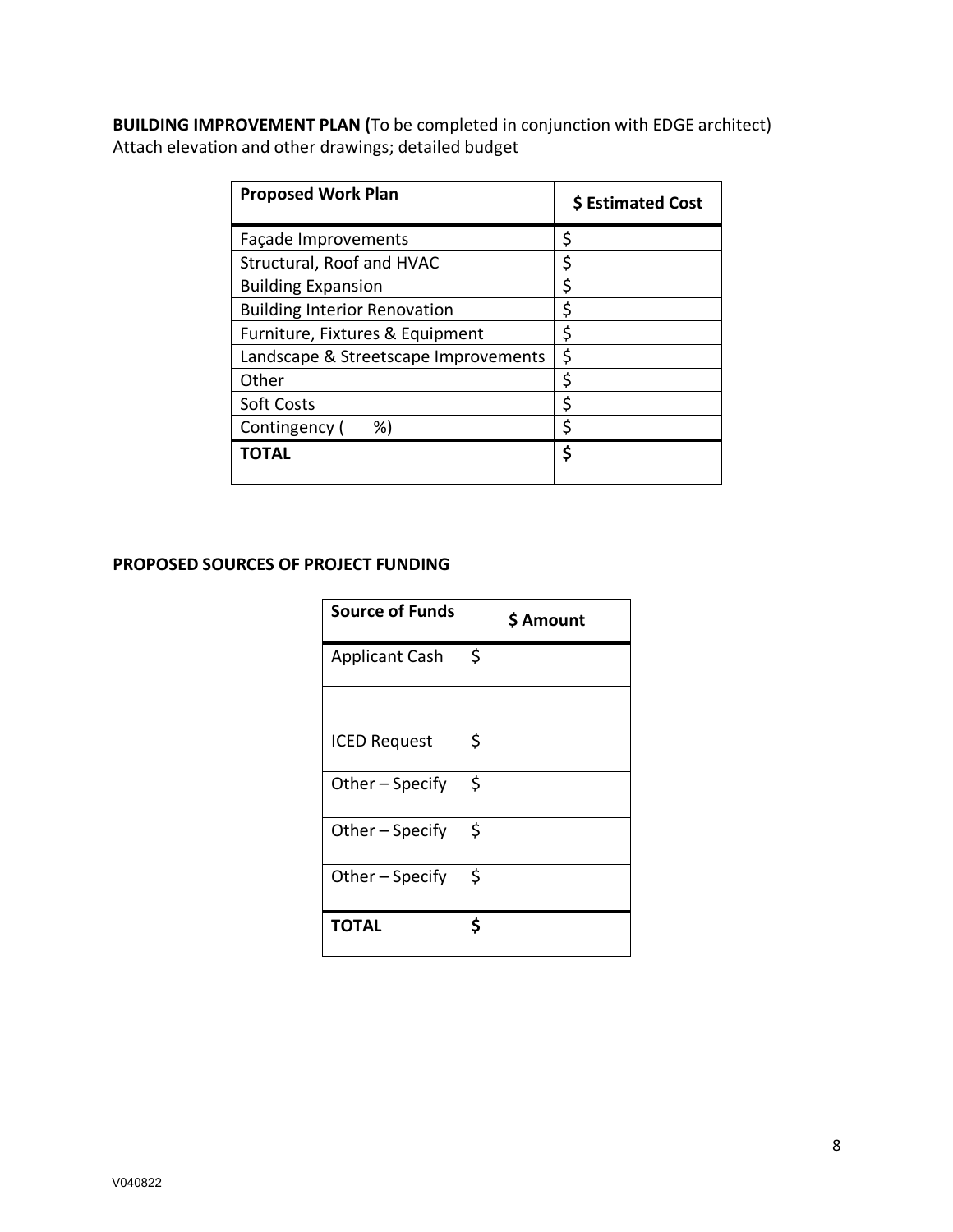**ADDITIONAL QUESTIONS** (If additional space is needed please attach an addendum to this form)

**How do you anticipate meeting the match requirements of this forgivable loan?**

**If building owner, do you anticipate any new tenants as a result of the improvements? If so, what kind of business?**

**Do you anticipate any new employees (full-time /part-time) at the Project site? How many?**

**For building owner, what is the rent amount you will seek for the space(s)?** 

**Proposed Timeline:**

**Additional Comments:**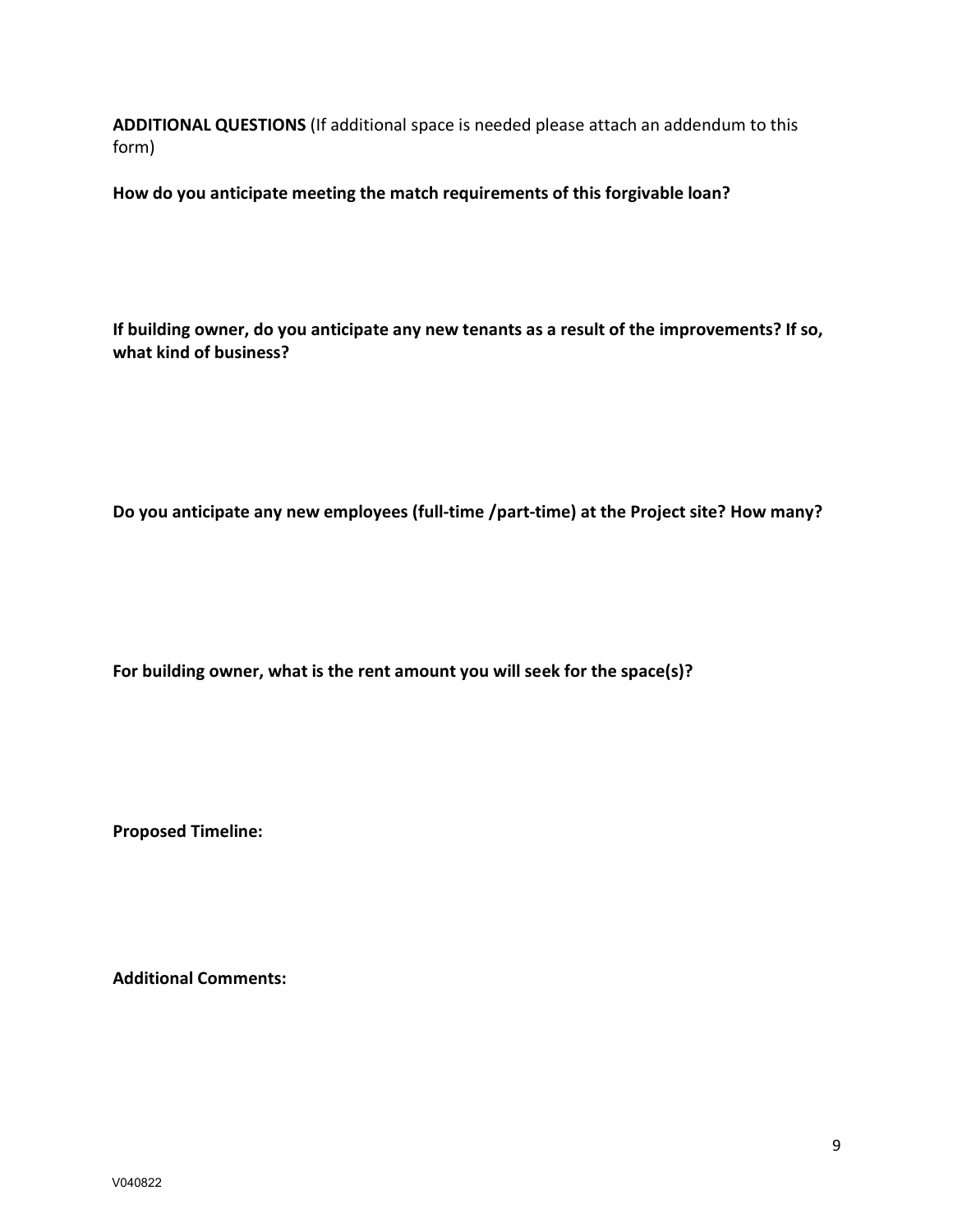**The undersigned hereby certifies that all information contained above and all information contained in attachments which make up this loan application are true to her/his best knowledge and belief, and are submitted for the purpose of obtaining financial assistance from the Economic Development Growth Engine for Memphis and Shelby County.** 

| <b>APPLICANT SIGNATURE:</b> | DATE: |
|-----------------------------|-------|
|                             |       |

**APPLICANT SIGNATURE: DATE:**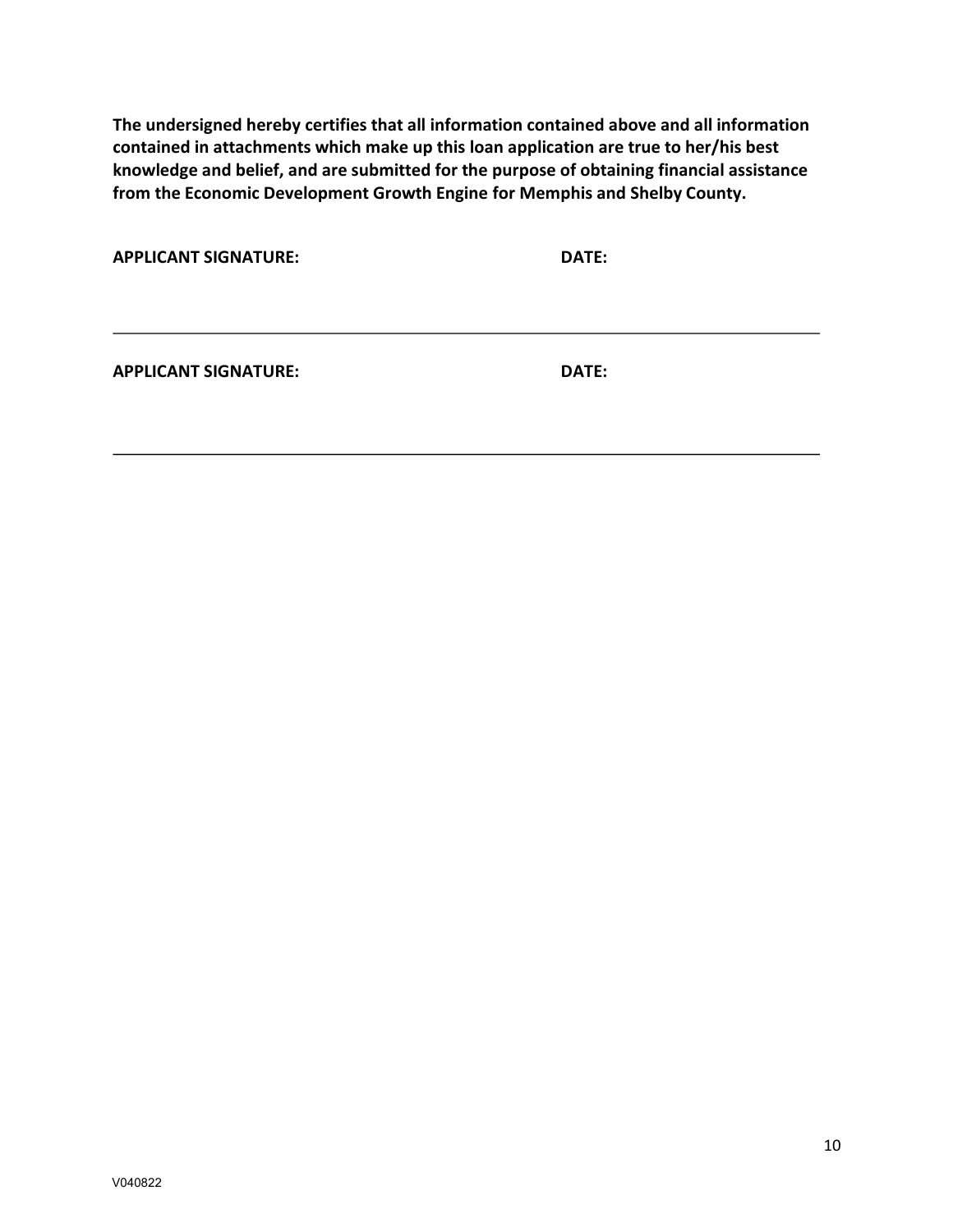# **BUSINESS FINANCIAL INFORMATION**

- **(1) Please attach business and owner federal tax returns for the previous three consecutive years.** *(In the event that the business has been open less than three years please supplement with personal federal tax returns.)*
- **(2) Please include a summary and financial projections for the business. The summary must include the following information:**

### **Business Summary**

- i. Description of your background and experience.
- ii. Description of the business.
	- 1. What is your target market and what do you offer your customers?
	- 2. Describe the anticipated product mix, if applicable.
	- 3. What are your anticipated days and hours of operation?
- iii. What business support services might you need?

# **Financial Projections**

- a. Annual costs for your business. Itemized list including but not limited to: advertising, insurance, licenses/permits, office/store supplies, store fixtures, and inventory.
- b. Projected income and operating expenses for 12 months (see sample attached).
- **(3) If the answer to any of the following questions is "yes," please furnish details on an attached sheet. Answering yes will not necessarily disqualify you.**
	- a. Have any owners, officers, directors, guarantors, general partners, stockholders or limited partners owning 20% or more of the business ever been charged with, or convicted of, any criminal offense, other than minor motor vehicle violations? **Yes**  $\vert$  **No**  $\vert$
	- b. Has the business or management of the business been informed of any current or ongoing investigation of the business with respect to possible violations of local, state or federal laws?

**Yes**  $\boxed{\phantom{0}}$  **No**  $\boxed{\phantom{0}}$ 

c. Has the business or any owners, officers, directors, guarantors, general partners, stockholders of limited partners owning 20% or more of the business been in receivership or adjudicated as bankrupt?

**Yes 1 No** 1

d. Is the business or any owners, officers, directors, guarantors, general partners, stockholders or limited partners owning 20% or more of the business involved in any pending lawsuits?

**Yes** | | No |

e. Does the business or property owner owe past due federal, state or local taxes of any nature?

**Yes**  $\begin{array}{|c|c|c|c|c|} \hline \end{array}$  **No**  $\begin{array}{|c|c|c|} \hline \end{array}$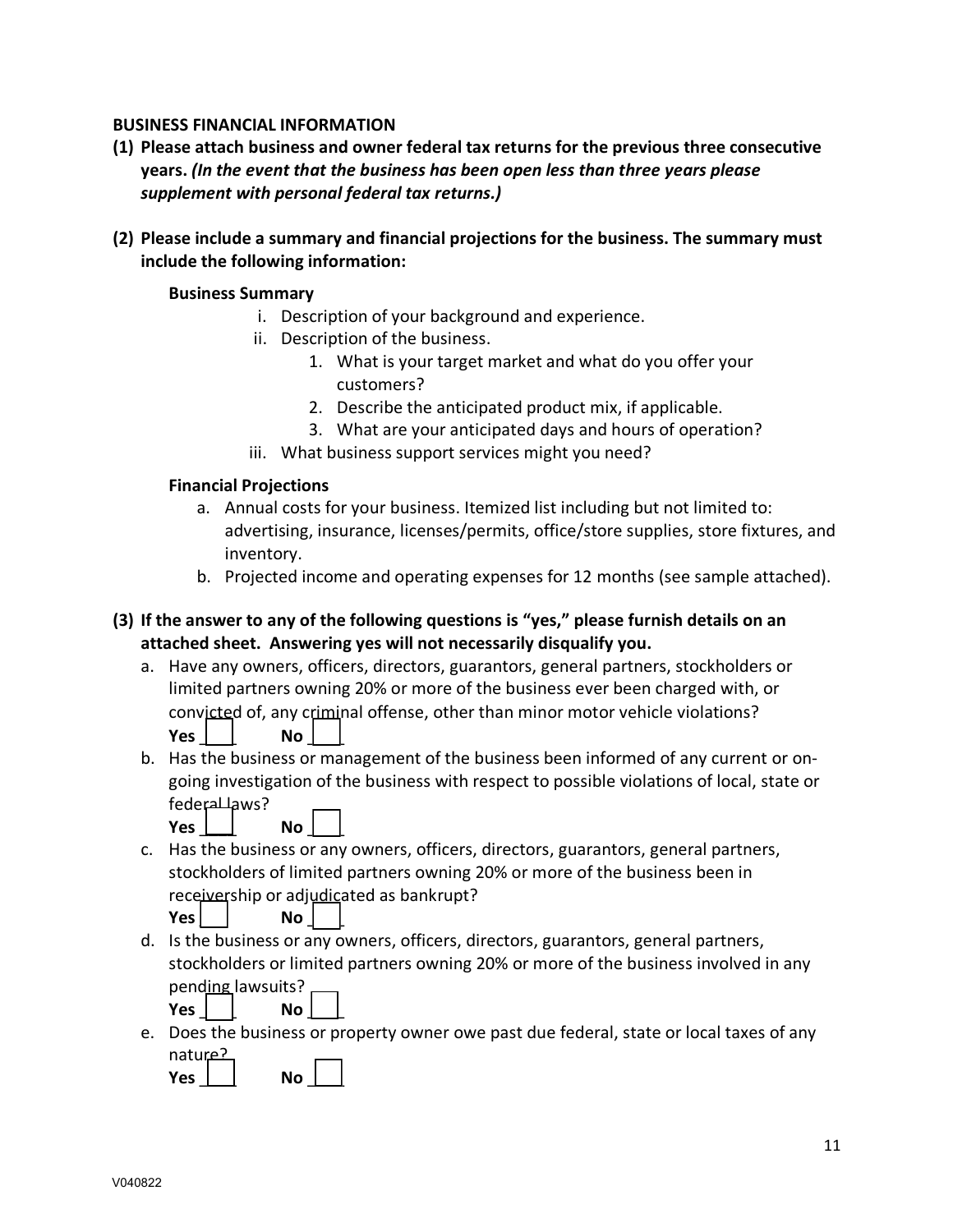I authorize EDGE/Lender to make inquiries as necessary to verify the accuracy of the statements made and to determine my creditworthiness. I certify the above and the statements contained herein are true and accurate as of the stated date(s). These statements are made for the purpose of obtaining a loan or guarantying a loan. I understand false statements may result in forfeiture of benefits and possible prosecution.

| <b>APPLICANT SIGNATURE:</b> | DATE: |
|-----------------------------|-------|
| <b>APPLICANT SIGNATURE:</b> | DATE: |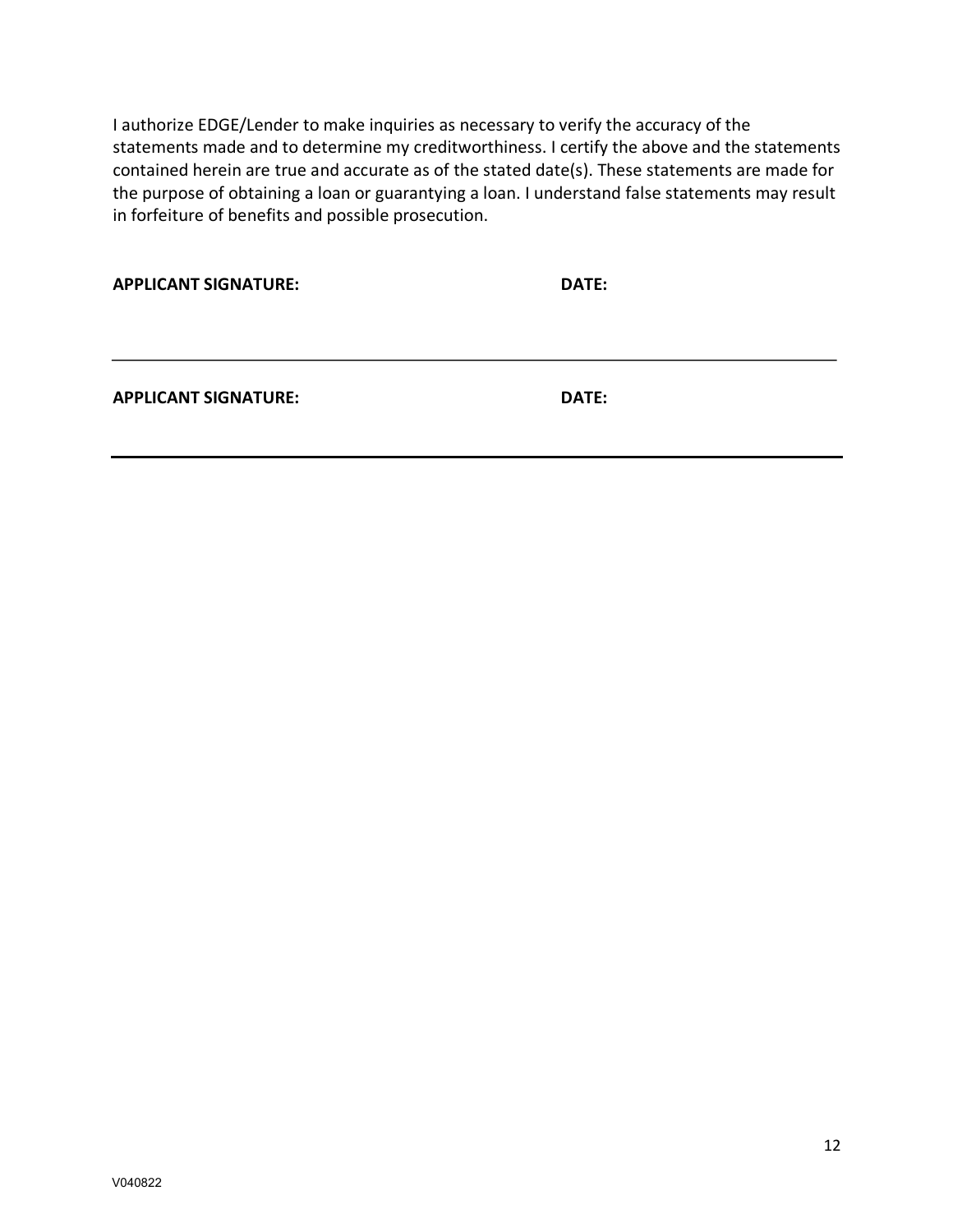## **APPLICANT CHECK LIST:**

Documents required to complete the ICED Forgivable Loan Program Application include, but are not limited to:

- $\Box$  Confirmation that location of business is in a New Markets Tax Credit Zone
- $\Box$  Proof of Deed to building or minimum of three year signed lease
- $\Box$  Organization documents (ex. Sole Proprietorship status, Articles of Incorporation)
- $\Box$  Letter of Support (CDC/Business Association/Merchants Association)
- $\Box$  Proof of current property tax status (City & County)
- $\Box$  Copy of approved desired improvement plan with contractor estimates
- $\Box$  Proof of Matching Funds/Receipts/Invoices/Bank Statements
- $\Box$  Sealed Engineering Report from Tennessee Certified Engineer (if required)
- $\Box$  Financial Statements/Projections for business
- $\Box$  Two forms of identification for Applicant
- $\Box$  Proof of registration with TSBDC or comparable business counseling agency
- $\Box$  Business plan required for start-ups and rapidly expanding businesses
- $\Box$  Verification through tax-return-review conducted by EDGE staff that gross receipts do not exceed \$750,000 and personal income does not exceed \$200,000
- $\Box$  \$100 Application Fee Check or money order made payable to:

**Economic Development Growth Engine (EDGE) – ICED Program 100 Peabody Place, Suite 1100 Memphis, TN 38103** 

 $\Box$  Other documents required by the EDGE Finance Committee